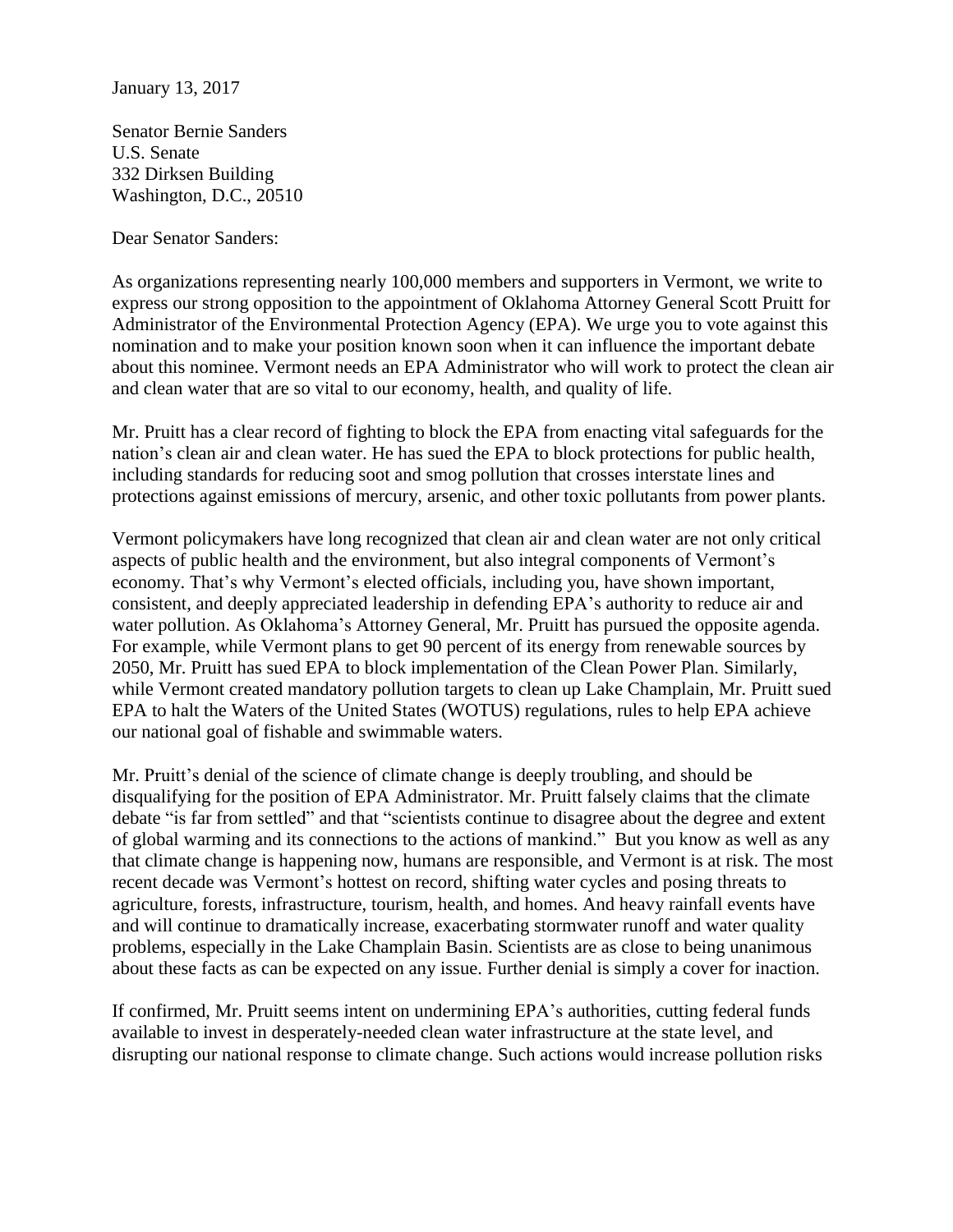to Vermonters and our economy, and represent a significant set-back to global efforts to reduce climate changing pollution.

Mr. Pruitt could put at risk much of the environmental progress that has been achieved through bipartisan efforts over the past several decades. Vermont's air and water quality have improved significantly thanks to EPA's implementation of environmental laws. We appreciate the role you have played in working to protect Vermont's environment and working to address the threat of climate change. That is why we urge you to oppose the nomination of Scott Pruitt for EPA Administrator.

Respectfully signed,

Curili

Christopher M. Kilian, Esq. Vice President and Director, CLF Vermont Director, Clean Water and Healthy Forests Program **Conservation Law Foundation**

Carlothan

Mark Nelson Chair **Vermont Chapter of the Sierra Club**

Laure Hip

Lauren Hierl Political Director **Vermont Conservation Voters**

Sist Johnston

Scott Johnstone Executive Director **Vermont Energy Investment Corporation**

Lori Fisher Executive Director **Lake Champlain Committee**

Paul Burns Executive Director **VPIRG**

 $\sum -$ 

James Ehlers Executive Director **Lake Champlain International**

Andrew Fisk Executive Director **Connecticut River Watershed Council**